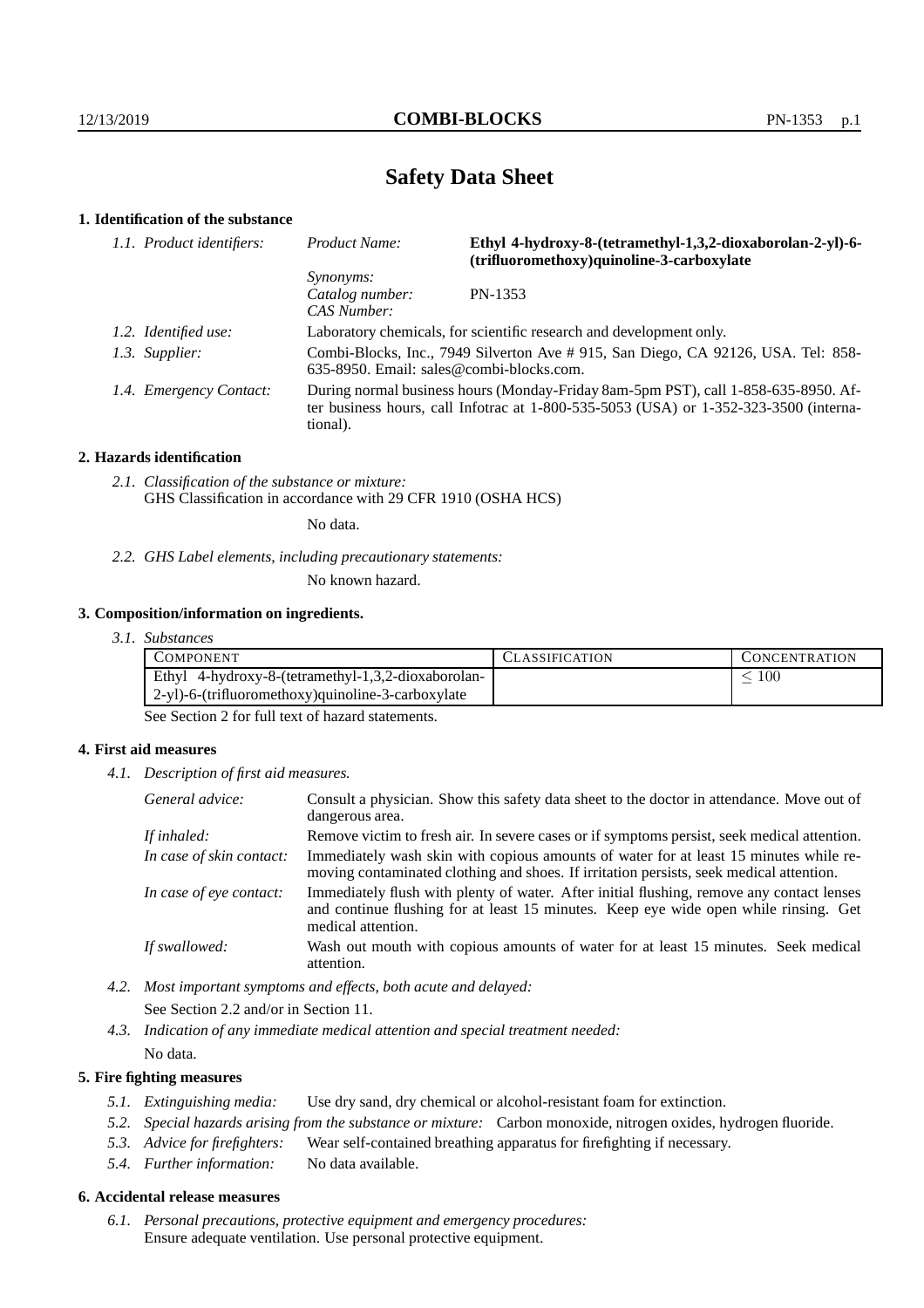|                                                                                                                                  | 6.2. Environmental precautions:<br>Should not be released into the environment. See Section 12 for additional ecological information.                                                  |                                                                                                                                                                                                                                                                            |  |
|----------------------------------------------------------------------------------------------------------------------------------|----------------------------------------------------------------------------------------------------------------------------------------------------------------------------------------|----------------------------------------------------------------------------------------------------------------------------------------------------------------------------------------------------------------------------------------------------------------------------|--|
|                                                                                                                                  |                                                                                                                                                                                        |                                                                                                                                                                                                                                                                            |  |
|                                                                                                                                  |                                                                                                                                                                                        | 6.3. Methods and materials for containment and cleaning up:                                                                                                                                                                                                                |  |
|                                                                                                                                  |                                                                                                                                                                                        | Sweep up or vacuum up spillage and collect in suitable container for disposal.                                                                                                                                                                                             |  |
|                                                                                                                                  | 6.4. Reference to other sections:                                                                                                                                                      |                                                                                                                                                                                                                                                                            |  |
|                                                                                                                                  |                                                                                                                                                                                        | Refer to protective measures listed in Sections 8 and 13.                                                                                                                                                                                                                  |  |
|                                                                                                                                  | 7. Handling and storage                                                                                                                                                                |                                                                                                                                                                                                                                                                            |  |
|                                                                                                                                  |                                                                                                                                                                                        | 7.1. Precautions for safe handling: Avoid contact with skin and eyes. Avoid inhalation of vapour or mist. Keep away<br>from sources of ignition - No smoking. Take measures to prevent the build up of electro-<br>static charge. For precautions see section 2.2.         |  |
| 7.2. Conditions for safe storage, including any incompatibilities: Store under $-20^{\circ}$ C. Keep container tightly closed in |                                                                                                                                                                                        | a dry and well-ventilated place. Containers which are opened must be carefully resealed<br>and kept upright to prevent leakage.                                                                                                                                            |  |
|                                                                                                                                  | 7.3. Specific end use(s):                                                                                                                                                              | Laboratory chemicals, for scientific research and development only.                                                                                                                                                                                                        |  |
|                                                                                                                                  | 8. Exposure Controls / Personal protection                                                                                                                                             |                                                                                                                                                                                                                                                                            |  |
|                                                                                                                                  | 8.1. Control parameters:<br>Components with workplace control parameters: Contains no substances with occupational exposure limit values.                                              |                                                                                                                                                                                                                                                                            |  |
|                                                                                                                                  |                                                                                                                                                                                        |                                                                                                                                                                                                                                                                            |  |
|                                                                                                                                  | 8.2. Exposure controls:                                                                                                                                                                |                                                                                                                                                                                                                                                                            |  |
|                                                                                                                                  | Appropriate engineering controls: Ensure that eyewash stations and safety showers are close to the workstation<br>location. Ensure adequate ventilation, especially in confined areas. |                                                                                                                                                                                                                                                                            |  |
|                                                                                                                                  | Personal protective equipment:                                                                                                                                                         |                                                                                                                                                                                                                                                                            |  |
|                                                                                                                                  | Eye/face protection:                                                                                                                                                                   | Wear appropriate protective eyeglasses or chemical safety goggles as described by OSHA's<br>eye and face protection regulations in 29 CFR 1910.133 or European Standard EN166.                                                                                             |  |
|                                                                                                                                  | Skin protection:                                                                                                                                                                       | Handle with gloves. Gloves must be inspected prior to use. Use proper glove removal<br>technique (without touching glove's outer surface) to avoid skin contact with this product.<br>Dispose of conteminated gloves after use in accordance with applicable laws and good |  |

## **8. Exposure Controls / Personal protection**

| Eye/face protection:               | Wear appropriate protective eyeglasses or chemical safety goggles as described by OSHA's<br>eye and face protection regulations in 29 CFR 1910.133 or European Standard EN166.                                                                                                                                         |  |  |
|------------------------------------|------------------------------------------------------------------------------------------------------------------------------------------------------------------------------------------------------------------------------------------------------------------------------------------------------------------------|--|--|
| Skin protection:                   | Handle with gloves. Gloves must be inspected prior to use. Use proper glove removal<br>technique (without touching glove's outer surface) to avoid skin contact with this product.<br>Dispose of contaminated gloves after use in accordance with applicable laws and good<br>laboratory practices. Wash and dry hands |  |  |
| <b>Body Protection:</b>            | Complete suit protecting against chemicals, Flame retardant antistatic protective clothing.,<br>The type of protective equipment must be selected according to the concentration and<br>amount of the dangerous substance at the specific workplace.                                                                   |  |  |
| Respiratory protection:            |                                                                                                                                                                                                                                                                                                                        |  |  |
| Control of environmental exposure: | Prevent further leakage or spillage if safe to do so. Do not let product enter<br>drains.                                                                                                                                                                                                                              |  |  |

# **9. Physical and chemical properties**

*9.1. Information on basic physical and chemical properties*

| (a)     | Appearance:                                   | No data  |
|---------|-----------------------------------------------|----------|
| (b)     | Odour:                                        | No data  |
| (c)     | Odour Threshold:                              | No data  |
| (d)     | pH:                                           | No data  |
| (e)     | Melting point/freezing point:                 | No date. |
| (f)     | Initial boiling point and boiling range:      | No data  |
| (g)     | Flash point:                                  | No data  |
| (h)     | Evaporatoin rate:                             | No data  |
| (i)     | Flammability (solid, gas):                    | No data  |
| (i)     | Upper/lower flammability or explosive limits: | No data  |
| (k)     | Vapour pressure:                              | No data  |
| (1)     | Vapour density:                               | No data  |
| (m)     | Relative density:                             | No data  |
| (n)     | Water solubility:                             | No data  |
| $\circ$ | Partition coefficient: n-octanol/water:       | No data  |
| (p)     | Auto-ignition:                                | No data  |
| (q)     | Decomposition temperature:                    | No data  |
| (r)     | Viscosity:                                    | No data  |
| (s)     | Explosive properties:                         | No data  |
| (t)     | Oxidizing properties:                         | No data  |
|         |                                               |          |